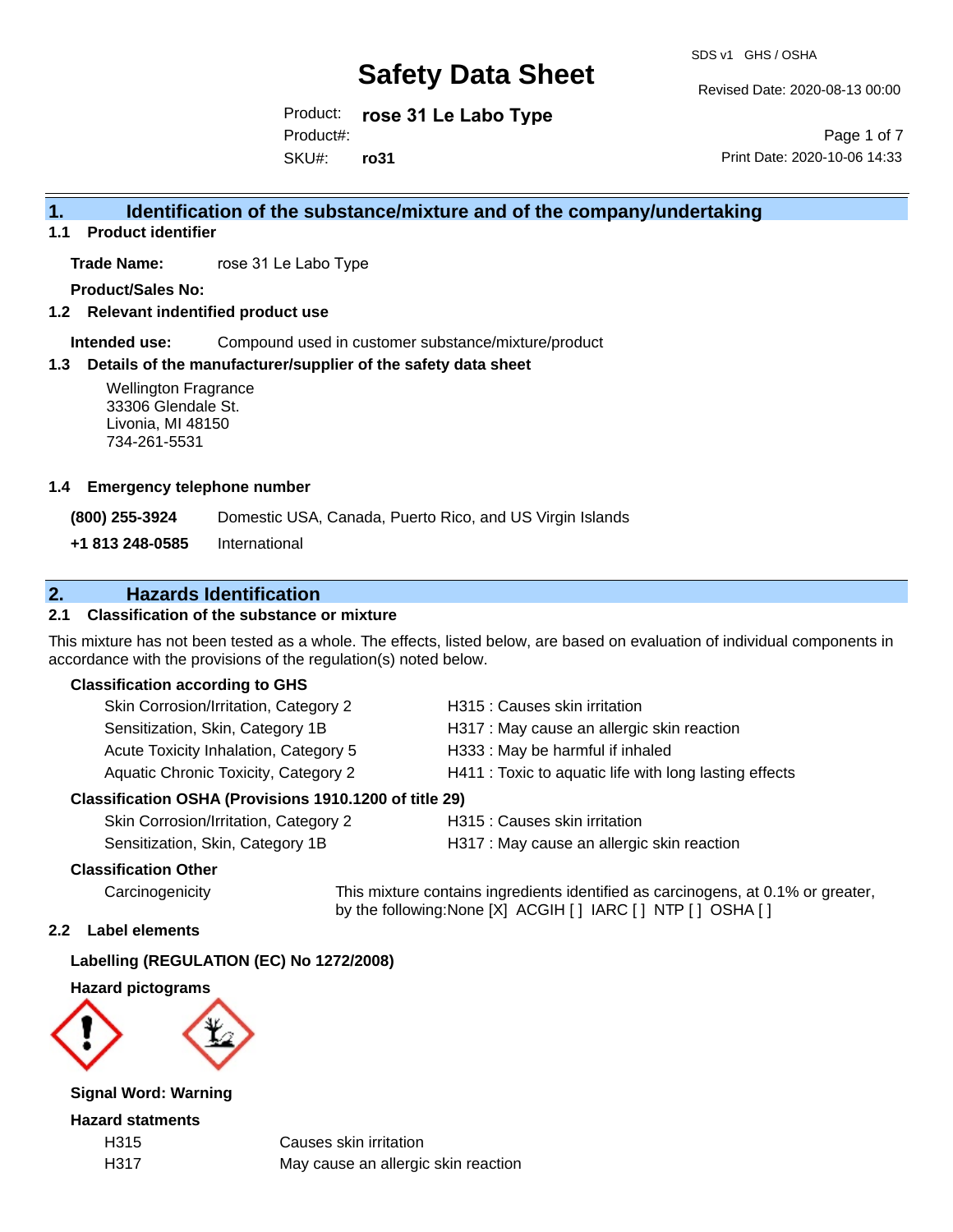SDS v1 GHS / OSHA

Revised Date: 2020-08-13 00:00

Print Date: 2020-10-06 14:33

Page 2 of 7

## Product: **rose 31 Le Labo Type** Product#:

SKU#: **ro31**

|     | H333                            | May be harmful if inhaled                                               |
|-----|---------------------------------|-------------------------------------------------------------------------|
|     | H411                            | Toxic to aquatic life with long lasting effects                         |
|     | <b>Precautionary Statements</b> |                                                                         |
|     | <b>Prevention:</b>              |                                                                         |
|     | P <sub>264</sub>                | Wash hands thoroughly after handling                                    |
|     | P <sub>272</sub>                | Contaminated work clothing should not be allowed out of the workplace   |
|     | P <sub>273</sub>                | Avoid release to the environment                                        |
|     | <b>Response:</b>                |                                                                         |
|     | P302 + P352                     | IF ON SKIN: Wash with soap and water                                    |
|     | $P304 + P312$                   | IF INHALED: Call a POISON CENTER or doctor/physician if you feel unwell |
|     | $P333 + P313$                   | If skin irritation or a rash occurs: Get medical advice/attention       |
|     | P362                            | Take off contaminated clothing and wash before reuse                    |
|     | P363                            | Wash contaminated clothing before reuse                                 |
|     | P391                            | <b>Collect Spillage</b>                                                 |
| 2.3 | <b>Other Hazards</b>            |                                                                         |

**no data available**

## **3. Composition/Information on Ingredients**

#### **3.1 Mixtures**

This product is a complex mixture of ingredients, which contains among others the following substance(s), presenting a health or environmental hazard within the meaning of the UN Globally Harmonized System of Classification and Labeling of Chemicals (GHS):

| CAS#<br>Ingredient                  | EC#                                                      | Conc.<br>Range | <b>GHS Classification</b>           |
|-------------------------------------|----------------------------------------------------------|----------------|-------------------------------------|
| 54464-57-2                          | 259-174-3                                                | $5 - 10 \%$    | H315: H317: H400: H410              |
|                                     | Tetramethyl Acetyloctahydronaphthalenes                  |                |                                     |
| 105-95-3                            | 203-347-8                                                | $5 - 10 \%$    | H401                                |
| Ethylene brassylate                 |                                                          |                |                                     |
| 19870-74-7                          | 243-384-7                                                | $1 - 2 \%$     | H317; H400; H410                    |
| Cedrol methyl ether                 |                                                          |                |                                     |
| <b>111879-80-2</b> 422-320-3        |                                                          | 1 - 2 $%$      | H400; H411                          |
| Oxacyclohexadec-12-en-2-one, (12E)- |                                                          |                |                                     |
| 21145-77-7                          | 244-240-6                                                | $1 - 2 \%$     | H302; H400; H410                    |
|                                     | Acetyl hexamethyl tetralin                               |                |                                     |
| $80 - 54 - 6$                       | 201-289-8                                                | $0.1 - 1.0 \%$ | H227; H302; H315; H317; H360; H401; |
| <b>Butylphenyl Methylpropional</b>  |                                                          |                | H412                                |
|                                     | See Section 16 for full text of GHS classification codes |                |                                     |

See Section 16 for full text of GHS classification codes which where not shown in section 2

Total Hydrocarbon Content (%  $w/w$ ) = 0.91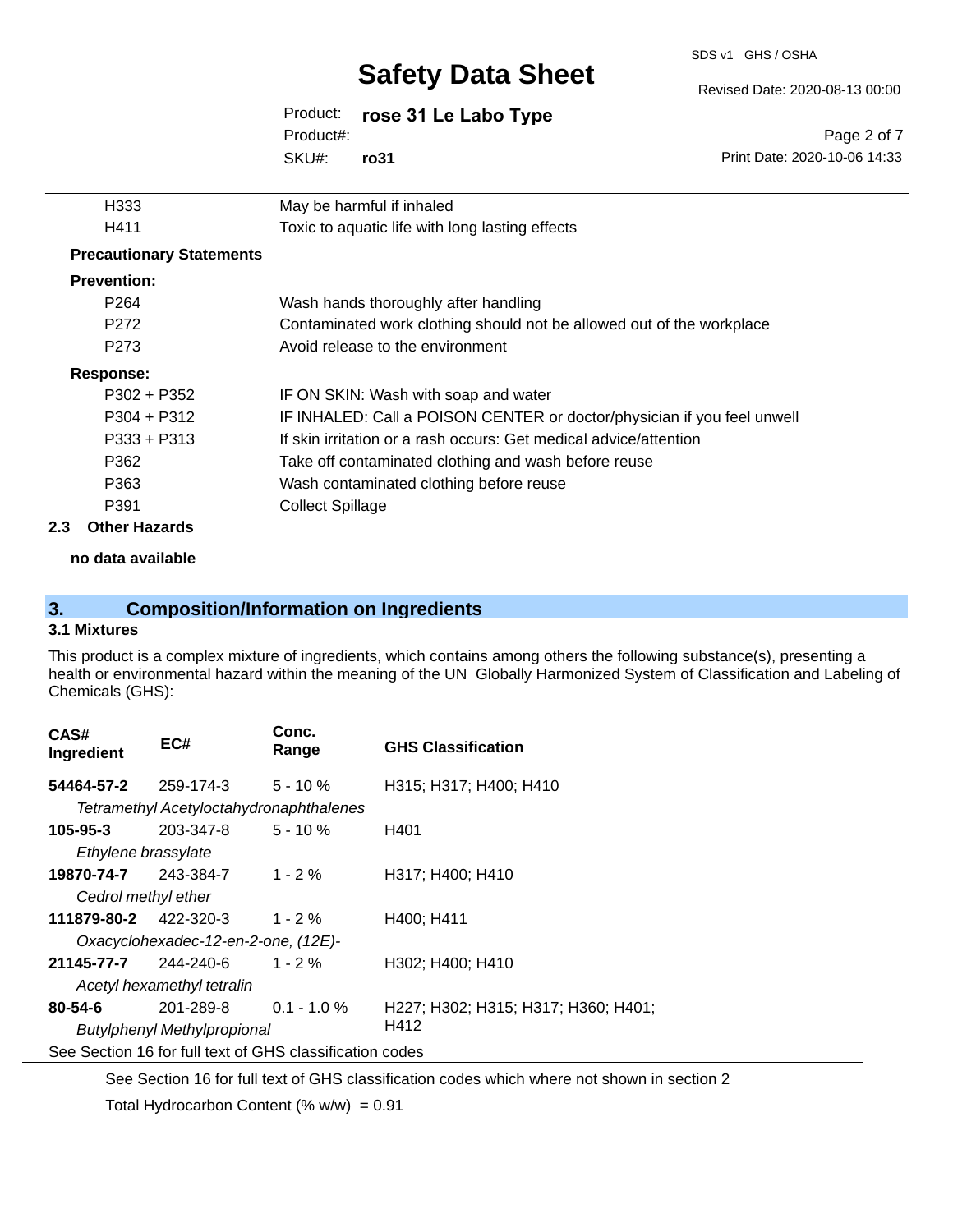SDS v1 GHS / OSHA

Revised Date: 2020-08-13 00:00

Product: **rose 31 Le Labo Type**

Product#:

SKU#: **ro31**

Page 3 of 7 Print Date: 2020-10-06 14:33

| <b>First Aid Measures</b><br>4.                                                                                         |                                                                                                               |  |  |
|-------------------------------------------------------------------------------------------------------------------------|---------------------------------------------------------------------------------------------------------------|--|--|
| <b>Description of first aid measures</b><br>4.1                                                                         |                                                                                                               |  |  |
| Inhalation:                                                                                                             | Remove from exposure site to fresh air and keep at rest.<br>Obtain medical advice.                            |  |  |
| Flush immediately with water for at least 15 minutes.<br><b>Eye Exposure:</b><br>Contact physician if symptoms persist. |                                                                                                               |  |  |
| <b>Skin Exposure:</b>                                                                                                   | Remove contaminated clothes. Wash thoroughly with water (and soap).<br>Contact physician if symptoms persist. |  |  |
| Ingestion:                                                                                                              | Rinse mouth with water and obtain medical advice.                                                             |  |  |
| Most important symptoms and effects, both acute and delayed<br>4.2                                                      |                                                                                                               |  |  |
| <b>Symptoms:</b>                                                                                                        | no data available                                                                                             |  |  |
| <b>Risks:</b><br>Refer to Section 2.2 "Hazard Statements"                                                               |                                                                                                               |  |  |
| Indication of any immediate medical attention and special treatment needed<br>4.3                                       |                                                                                                               |  |  |
| Treatment:                                                                                                              | Refer to Section 2.2 "Response"                                                                               |  |  |
| 5.<br><b>Fire-Fighting measures</b>                                                                                     |                                                                                                               |  |  |
| <b>Extinguishing media</b><br>5.1                                                                                       |                                                                                                               |  |  |
| Suitable:                                                                                                               | Carbon dioxide (CO2), Dry chemical, Foam                                                                      |  |  |
| Unsuitable                                                                                                              | Do not use a direct water jet on burning material                                                             |  |  |
| 5.2 Special hazards arising from the substance or mixture                                                               |                                                                                                               |  |  |
| During fire fighting:                                                                                                   | Water may be ineffective                                                                                      |  |  |
| <b>Advice for firefighters</b><br>5.3                                                                                   |                                                                                                               |  |  |
| <b>Further information:</b>                                                                                             | Standard procedure for chemical fires                                                                         |  |  |

### **6. Accidental Release Measures**

#### **6.1 Personal precautions, protective equipment and emergency procedures**

Avoid inhalation and contact with skin and eyes. A self-contained breathing apparatus is recommended in case of a major spill.

#### **6.2 Environmental precautions**

Keep away from drains, soil, and surface and groundwater.

#### **6.3 Methods and materials for containment and cleaning up**

Clean up spillage promptly. Remove ignition sources. Provide adequate ventilation. Avoid excessive inhalation of vapors. Gross spillages should be contained by use of sand or inert powder and disposed of according to the local regulations.

#### **6.4 Reference to other sections**

Not Applicable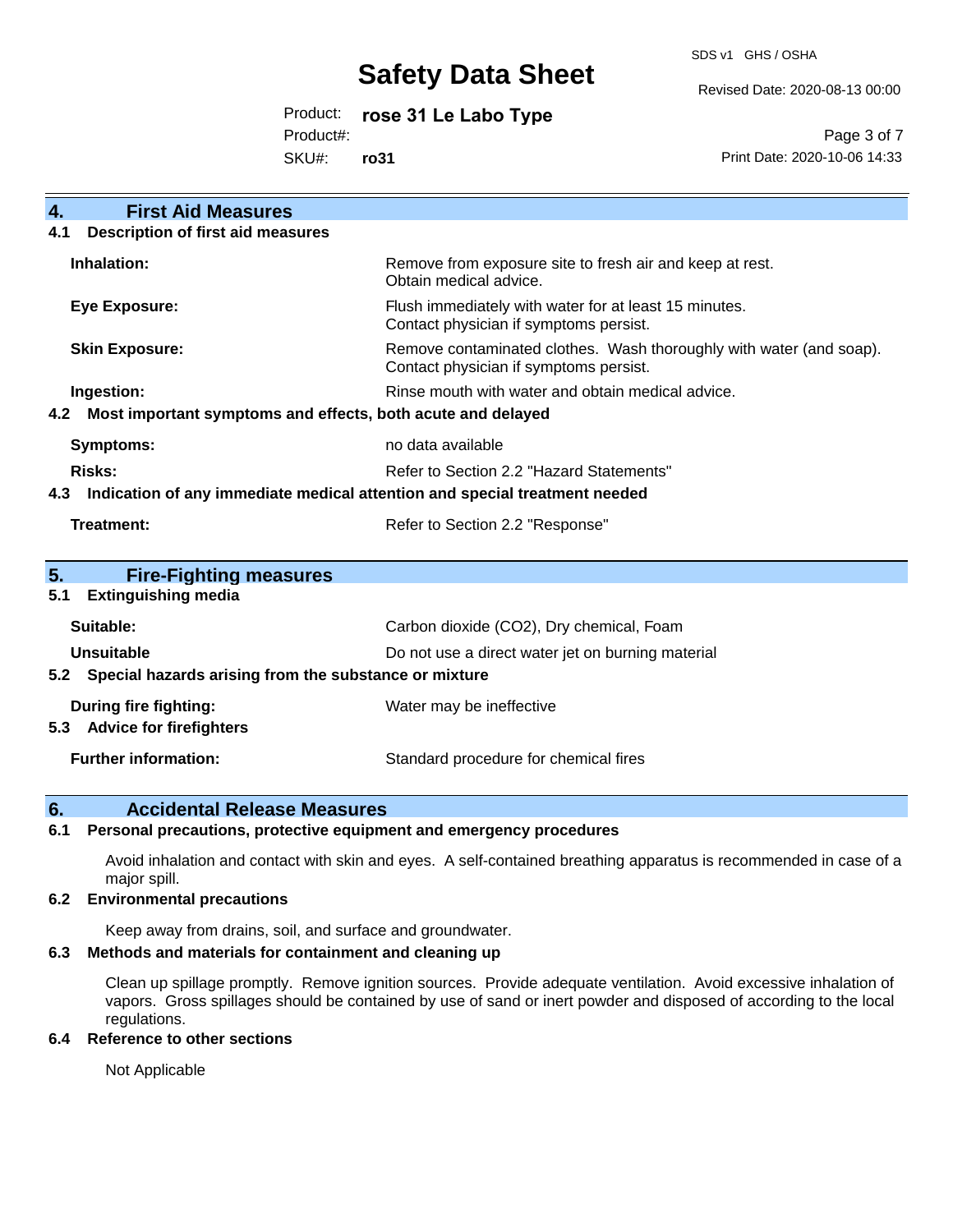Revised Date: 2020-08-13 00:00

Product: **rose 31 Le Labo Type** SKU#: Product#: **ro31**

Page 4 of 7 Print Date: 2020-10-06 14:33

# **7. Handling and Storage**

#### **7.1 Precautions for safe handling**

Apply according to good manufacturing and industrial hygiene practices with proper ventilation. Do not drink, eat or smoke while handling. Respect good personal hygiene.

#### **7.2 Conditions for safe storage, including any incompatibilities**

Store in a cool, dry and ventilated area away from heat sources and protected from light in tightly closed original container. Avoid uncoated metal container. Keep air contact to a minimum.

#### **7.3 Specific end uses**

No information available

#### **8. Exposure Controls/Personal Protection**

**8.1 Control parameters**

| <b>Exposure Limits:</b>                               | Contains no substances with occupational exposure limit values.                                                                          |  |  |
|-------------------------------------------------------|------------------------------------------------------------------------------------------------------------------------------------------|--|--|
| <b>Engineering Controls:</b>                          | Use local exhaust as needed.                                                                                                             |  |  |
| 8.2 Exposure controls - Personal protective equipment |                                                                                                                                          |  |  |
| Eye protection:                                       | Tightly sealed goggles, face shield, or safety glasses with brow guards and side shields, etc.<br>as may be appropriate for the exposure |  |  |
| <b>Respiratory protection:</b>                        | Avoid excessive inhalation of concentrated vapors. Apply local ventilation where appropriate.                                            |  |  |
| <b>Skin protection:</b>                               | Avoid Skin contact. Use chemically resistant gloves as needed.                                                                           |  |  |

### **9. Physical and Chemical Properties**

#### **9.1 Information on basic physical and chemical properties**

| <b>Appearance:</b>           | Liquid                     |
|------------------------------|----------------------------|
| Odor:                        | Conforms to Standard       |
| Color:                       | <b>Nearly Colorless G0</b> |
| <b>Viscosity:</b>            | Liquid                     |
| <b>Freezing Point:</b>       | Not determined             |
| <b>Boiling Point:</b>        | Not determined             |
| <b>Melting Point:</b>        | Not determined             |
| <b>Flashpoint (CCCFP):</b>   | >200 F (93.33 C)           |
| <b>Auto flammability:</b>    | Not determined             |
| <b>Explosive Properties:</b> | None Expected              |
| <b>Oxidizing properties:</b> | None Expected              |
| Vapor Pressure (mmHg@20 C):  | 0.0113                     |
| %VOC:                        | 0.90                       |
| Specific Gravity @ 25 C:     | 0.9380                     |
| Density @ 25 C:              | 0.9350                     |
| Refractive Index @ 20 C:     | 1.4560                     |
| Soluble in:                  | Not determined             |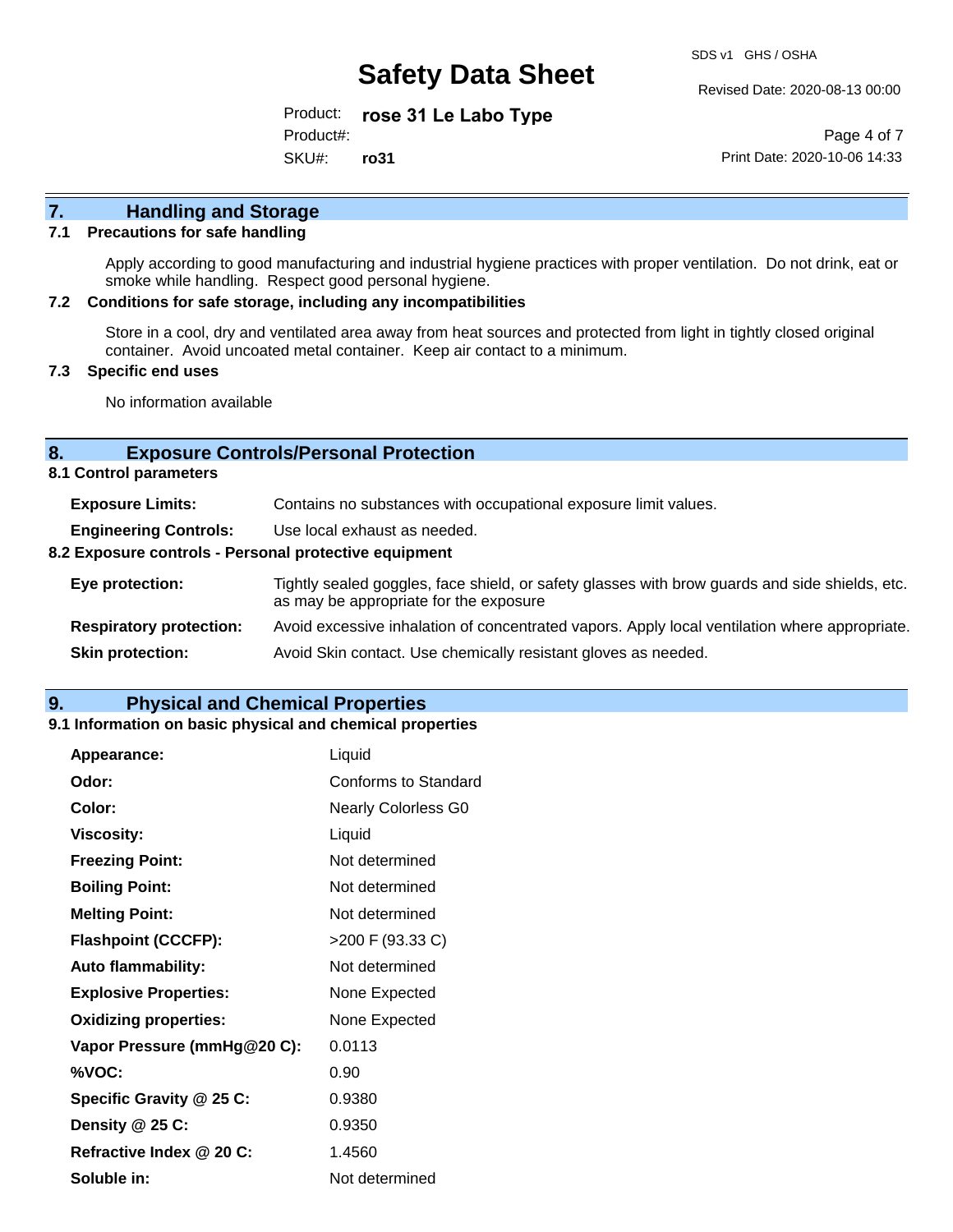Revised Date: 2020-08-13 00:00

Product: **rose 31 Le Labo Type** SKU#: Product#: **ro31**

Page 5 of 7 Print Date: 2020-10-06 14:33

## **10. Stability and Reactivity**

| 10.1 Reactivity                         | None                                               |
|-----------------------------------------|----------------------------------------------------|
| <b>10.2 Chemical stability</b>          | Stable                                             |
| 10.3 Possibility of hazardous reactions | None known                                         |
| <b>10.4 Conditions to avoid</b>         | None known                                         |
| 10.5 Incompatible materials             | Strong oxidizing agents, strong acids, and alkalis |
| 10.6 Hazardous decomposition products   | None known                                         |

# **11. Toxicological Information**

### **11.1 Toxicological Effects**

Acute Toxicity Estimates (ATEs) based on the individual Ingredient Toxicity Data utilizing the "Additivity Formula"

| Acute toxicity - Oral - (Rat) mg/kg                | Not classified - the classification criteria are not met |
|----------------------------------------------------|----------------------------------------------------------|
| Acute toxicity - Dermal - (Rabbit) mg/kg           | Not classified - the classification criteria are not met |
| Acute toxicity - Inhalation - (Rat) mg/L/4hr       | (LD50: 287.2033) May be harmful if inhaled               |
| <b>Skin corrosion / irritation</b>                 | Causes skin irritation                                   |
| Serious eye damage / irritation                    | Not classified - the classification criteria are not met |
| <b>Respiratory sensitization</b>                   | Not classified - the classification criteria are not met |
| <b>Skin sensitization</b>                          | May cause an allergic skin reaction                      |
| <b>Germ cell mutagenicity</b>                      | Not classified - the classification criteria are not met |
| Carcinogenicity                                    | Not classified - the classification criteria are not met |
| <b>Reproductive toxicity</b>                       | Not classified - the classification criteria are not met |
| Specific target organ toxicity - single exposure   | Not classified - the classification criteria are not met |
| Specific target organ toxicity - repeated exposure | Not classified - the classification criteria are not met |
| <b>Aspiration hazard</b>                           | Not classified - the classification criteria are not met |

## **12. Ecological Information**

**12.1 Toxicity**

| <b>Acute acquatic toxicity</b>     | Not classified - the classification criteria are not met |
|------------------------------------|----------------------------------------------------------|
| <b>Chronic acquatic toxicity</b>   | Toxic to aquatic life with long lasting effects          |
| <b>Toxicity Data on soil</b>       | no data available                                        |
| <b>Toxicity on other organisms</b> | no data available                                        |
|                                    |                                                          |
| 12.2 Persistence and degradability | no data available                                        |
| 12.3 Bioaccumulative potential     | no data available                                        |
| 12.4 Mobility in soil              | no data available                                        |
| 12.5 Other adverse effects         | no data available                                        |
|                                    |                                                          |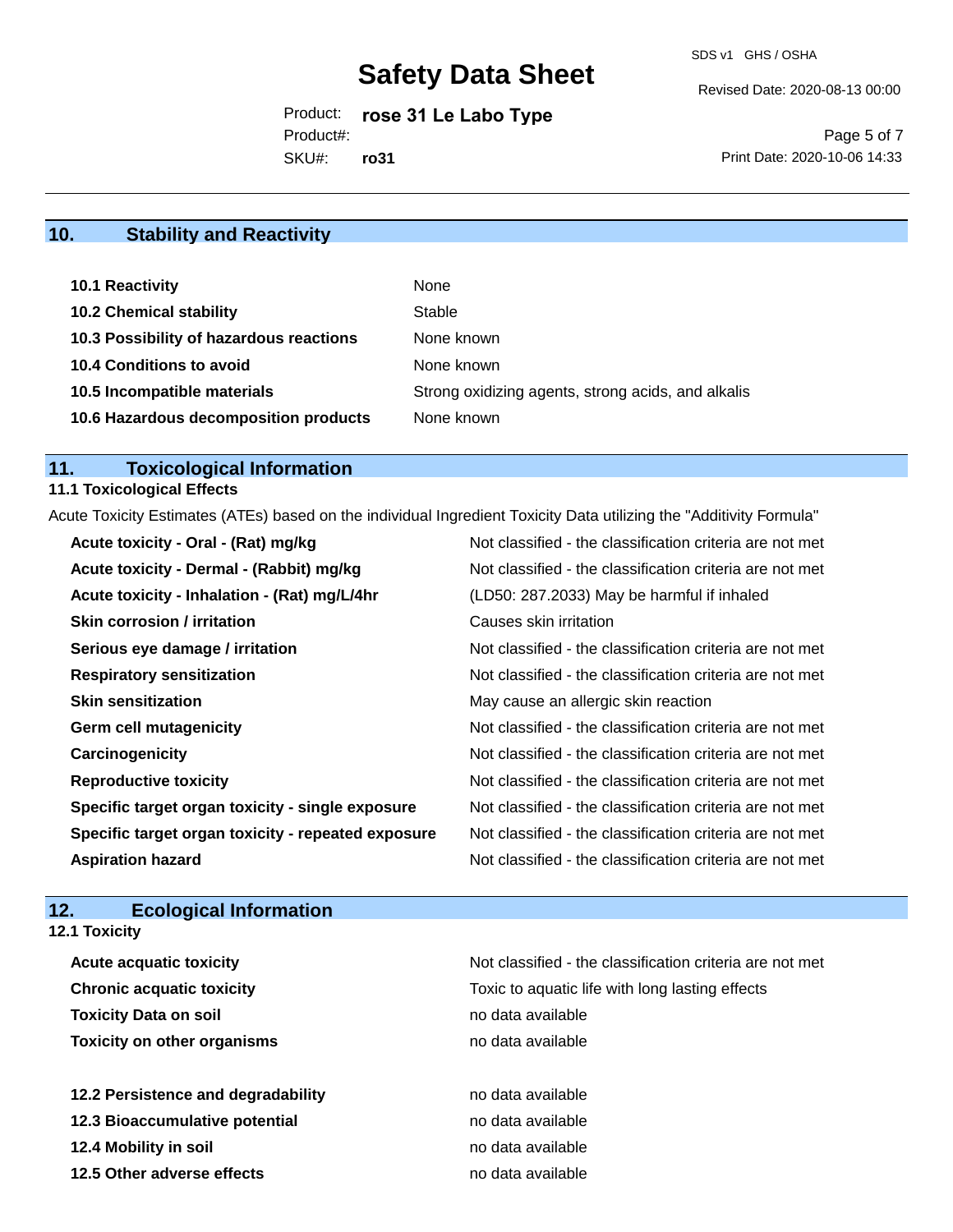Revised Date: 2020-08-13 00:00

Product: **rose 31 Le Labo Type** SKU#: Product#: **ro31**

Page 6 of 7 Print Date: 2020-10-06 14:33

### **13. Disposal Conditions**

#### **13.1 Waste treatment methods**

Do not allow product to reach sewage systems. Dispose of in accordance with all local and national regulations. Send to a licensed waste management company.The product should not be allowed to enter drains, water courses or the soil. Do not contaminate ponds, waterways or ditches with chemical or used container.

### **14. Transport Information**

| <b>Marine Pollutant</b>                                       | Yes. Ingredient of greatest environmental impact:<br>54464-57-2 : (5 - 10 %) : Tetramethyl Acetyloctahydronaphthalenes |              |                                     |                                                              |               |
|---------------------------------------------------------------|------------------------------------------------------------------------------------------------------------------------|--------------|-------------------------------------|--------------------------------------------------------------|---------------|
| Regulator                                                     |                                                                                                                        | <b>Class</b> | <b>Pack Group</b>                   | <b>Sub Risk</b>                                              | UN-nr.        |
| U.S. DOT (Non-Bulk)                                           |                                                                                                                        |              | Not Regulated - Not Dangerous Goods |                                                              |               |
| Chemicals NOI                                                 |                                                                                                                        |              |                                     |                                                              |               |
| <b>ADR/RID (International Road/Rail)</b>                      |                                                                                                                        |              |                                     |                                                              |               |
| <b>Environmentally Hazardous</b><br>Substance, Liquid, n.o.s. |                                                                                                                        | 9            | Ш                                   |                                                              | <b>UN3082</b> |
| <b>IATA (Air Cargo)</b>                                       |                                                                                                                        |              |                                     |                                                              |               |
| <b>Environmentally Hazardous</b><br>Substance, Liquid, n.o.s. |                                                                                                                        | 9            | Ш                                   |                                                              | <b>UN3082</b> |
| IMDG (Sea)                                                    |                                                                                                                        |              |                                     |                                                              |               |
| <b>Environmentally Hazardous</b><br>Substance, Liquid, n.o.s. |                                                                                                                        | 9            | III                                 |                                                              | <b>UN3082</b> |
| 15.<br><b>Regulatory Information</b>                          |                                                                                                                        |              |                                     |                                                              |               |
| <b>U.S. Federal Regulations</b>                               |                                                                                                                        |              |                                     |                                                              |               |
| <b>TSCA (Toxic Substance Control Act)</b>                     |                                                                                                                        |              |                                     | All components of the substance/mixture are listed or exempt |               |
| 40 CFR(EPCRA, SARA, CERCLA and CAA)                           |                                                                                                                        |              |                                     | This product contains NO components of concern.              |               |
| <b>U.S. State Regulations</b>                                 |                                                                                                                        |              |                                     |                                                              |               |
| <b>California Proposition 65 Warning</b>                      |                                                                                                                        |              |                                     | This product contains the following components:              |               |
| 123-35-3(NF 204-622-5 0.01 - 0.1%                             |                                                                                                                        |              | beta-Myrcene (Natural Source)       |                                                              |               |
| <b>Canadian Regulations</b>                                   |                                                                                                                        |              |                                     |                                                              |               |
| <b>DSL</b>                                                    |                                                                                                                        |              | components are NOT on the List:     | 98.20% of the components are listed or exempt. The following |               |
| 111879-80-2 422-320-3 1 - 2 %                                 |                                                                                                                        |              | Oxacyclohexadec-12-en-2-one, (12E)- |                                                              |               |

## **16. Other Information**

#### **GHS H-Statements referred to under section 3 and not listed in section 2**

H227 : Combustible liquid de a series and H302 : Harmful if swallowed H317 : May cause an allergic skin reaction H400 : Very Toxic to aquatic life

H410 : Very toxic to aquatic life with long lasting effects

| H360 : May damage fertility or the unborn child          |
|----------------------------------------------------------|
| H401 : Toxic to aquatic life                             |
| H412 : Harmful to aquatic life with long lasting effects |